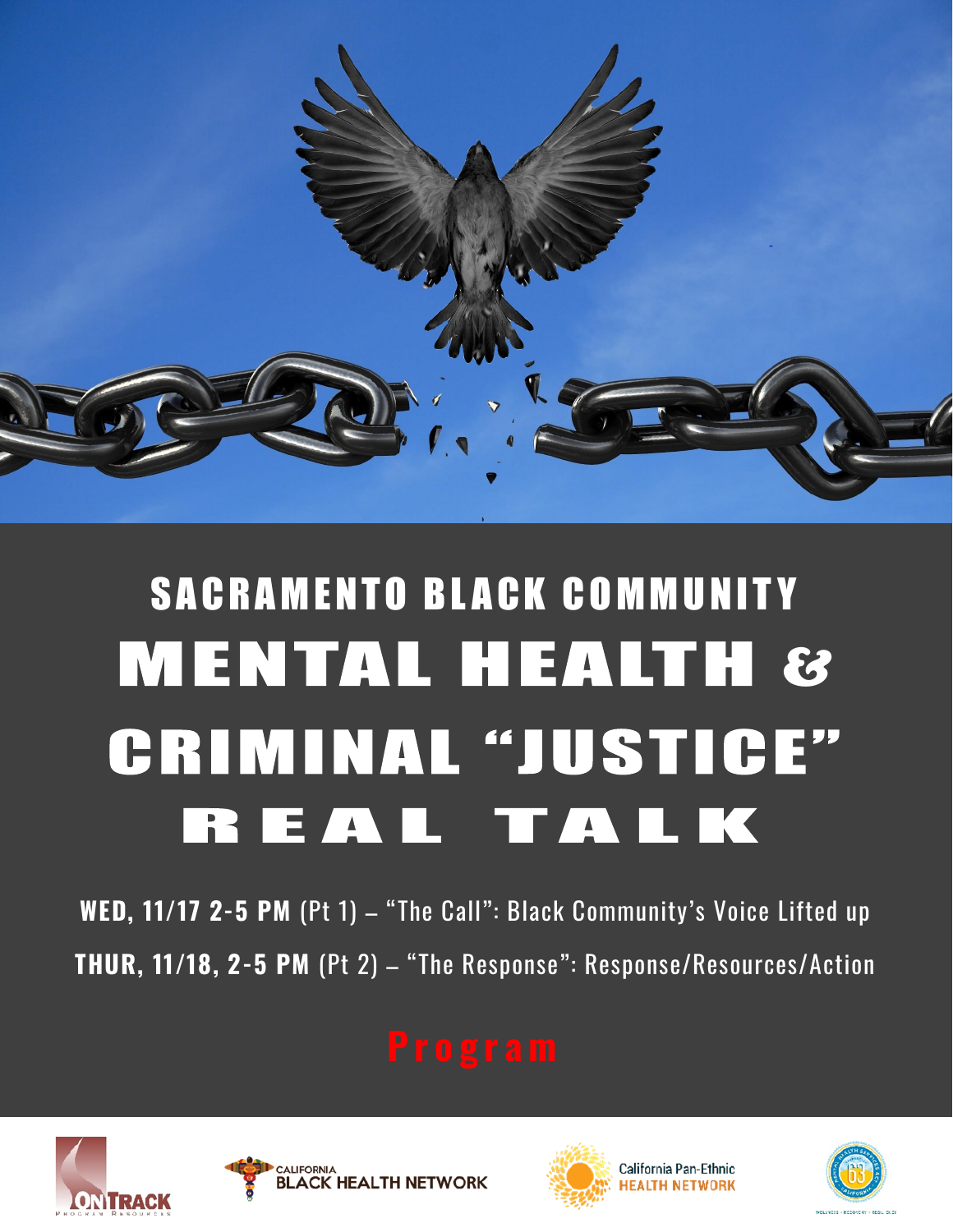# **SACRAMENTO BLACK COMMUNITY MENTAL HEALTH & CRIMINAL "JUSTICE" REAL TALK AGENDA | NOVEMBER 17 & 18, 2021, 2-5 PM**

**2:00** Welcome | Tech overview & housekeeping | Acknowledgements – *Lilyane Glamben, ONTRACK Program Resources* **2:10** Facilitator's welcome & orientation | Introductions of panelists – *Dr. La Tanya Takla, Mending Feelings*  **2:30** Panel presentations [*Please see panelist biographies on following pages]*

| <b>DAY 1 PANEL: "The Call"</b> | <b>DAY 2 PANEL: "The Response"</b>         |
|--------------------------------|--------------------------------------------|
| Ryan McClinton                 | Alondra Thompson, LCSW                     |
| Raphael                        | Geoff Twitchell, PhD                       |
| Donetta Jefferson              | Chief Deputy Jim Barnes                    |
| Tamara Lacey                   | Chief Marlon Yarber                        |
| Stevante Clark                 | Chief Daniel Hahn                          |
| Keke Brown                     | Chief Deputy Kathy Lester                  |
| Tifanei Ressl Moyer, JD        | <b>Kelly Rivas</b>                         |
|                                | Tiffanie Synnott, JD                       |
|                                | <b>Ryan McClinton</b>                      |
|                                | Special Guest: Honorable Lawrence G. Brown |

**3:15 (Day 1) | 3:20 (Day 2)** Breakout groups – *facilitated by Mending Feelings team [bios on following page]*

10-minute break **4:00** Large Group Discussion | Q&A **4:45** Wrap up | Next Steps **5:00** Session ends | Thank you | Participant Survey

## **PLEASE MARK YOUR CALENDAR FOR WEDNESDAY, 12/1/21, 2-5 PM**

FOR THE EVENT DEBRIEF IN WHICH WE WILL LAUNCH "CALL TO ACTION" FOI LOW-UP







ONTRACK Program Resources (ONTRACK) has been contracted as a "Local Level Entity" (LLE) subcontractor with the California Black Health Network (CBHN) under the California Pan-Ethnic Health Network's (CPEHN) Mental Health Services Oversight and Accountability Commission (MHSOAC) *Diverse Stakeholder Engagement* contract. In its role as an LLE, ONTRACK is contracted to coordinate two annual events to engage the Sacramento African American/Black community and develop a post-event report. This event series is made possible through funds from the Mental Health Services Act, Proposition 63.

For more information about ONTRACK, CBHN, CPEHN and a list of our event community partners, please see page 6.

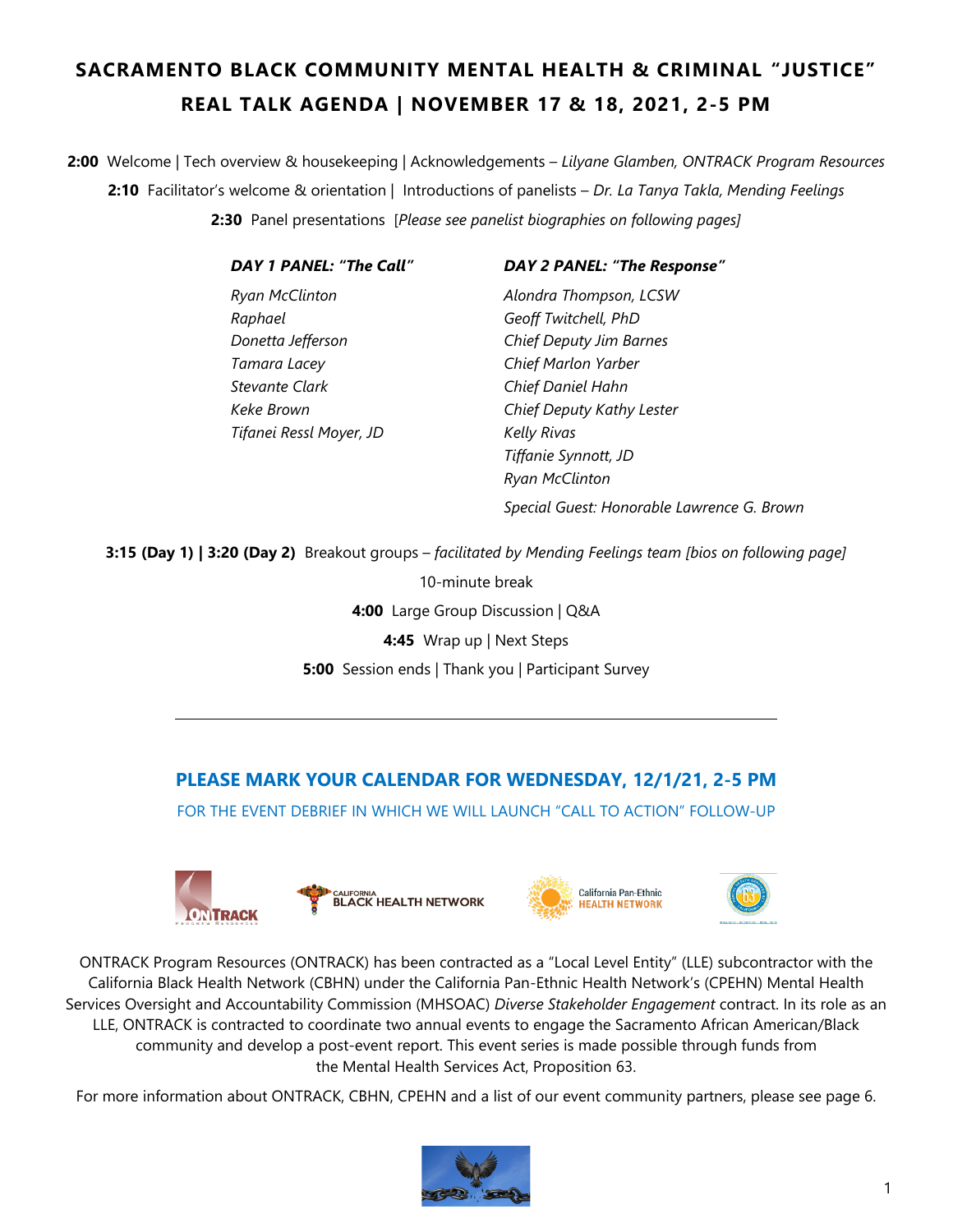# **MENDING FEELINGS TEAM FACILITATORS FOR DAY 1 & 2**

#### **Dr. LaTanya Takla, EdD, LMFT, LPCC, Team Lead**

Dr. La Tanya Takla is a Licensed Clinical Psychologist in California. She has been a licensed mental health provider for over a decade and works with a broad spectrum of clients. In addition to her clinical practice she is a contracted Staff Psychologist for the California Department of Corrections (CDCR), Dr. Takla is a dedicated professor that teaches Masters Level counseling students and is a Preceptor for Nurse Practitioners. In her private practice she is the Chief Executive Officer of Mending Feelings Counseling Collaboration. She regularly conducts groups and workshops for the unique needs of clients including: Healing from Race-Based Trauma and Stress as well as psychoeducation for grief, loss, and coping. Dr. Takla is passionate about providing culturally informed responsive services. She aims to promote therapeutic environments that foster awareness and encourage equitable participation; while seeking to address and acknowledge issues of oppression, privilege, and power.

#### **Medina Allen, MFT, APCC**

When I think of what brought me into the field, I think of one word Passion. I am a passionate culturally competent therapist who has decided to dedicate my life helping others. I have completed my training working with victims of trauma. I am passionate about transforming lives and assisting with the healing process.I have obtained a Master's degree in Marriage, Family and Child Therapy, and I am currently working on my PsyD. I have been called into this field and I gracefully accept; I am Medina Allen Associate MFT, APCC!

#### **Dr. Quimani Green, LCSW**

Dr. Quimani Green is a trainer, consultant, Licensed Clinical Social Worker, and Registered Psychological Assistant who values dedication, determination, advocacy, service and excellence. Dr. Green learned determination and advocacy growing up in East Palo Alto, CA during the Crack Epidemic, where she was determined not to fall victim to her environment. As a provider of services in the Human Services Agency, the Children Welfare System, and Mental Health Systems, Dr. Green brings a unique perspective to the services that she provides. When not training, consulting or providing therapy, Dr. Green can be found travelling, spending time with her family, cooking up delicious meals, or planning an event.

#### **Tamekia Johnson, MA, AMFT**

Tamekia Johnson is an enthusiastic skilled professional with over 13 years experience in Child Welfare to include extensive knowledge in case management, counseling, assessments, crisis interventions, behavior management, community outreach and advocacy for at-risk-juveniles and families from diverse cultural backgrounds. Tamekia is an Associate Marriage & Family Therapist. Tamekia has her M.A. in Counseling Psychology from Holy Names University. Tamekia has been fortunate to have had several experiences in child welfare with agencies in California and Virginia. Tamekia worked as a Child Welfare Worker in Stanislaus County and Fairfax County and a Child Welfare Supervisor at Hampton Department of Human Services; before joining Santa Clara County's Assessment and Stabilization Bureau as a Social Services Analyst III. Tamekia is committed to working with diverse populations and recognizes how environmental, historical/cultural trauma and biases can influence life experiences.

#### **Travis Nelson, AMFT, APCC**

Great Risings! I am excited to be a person of interest for the community's self-development needs. I am an Associate Marriage & Family Therapist, AMFT, APCC and a proud father of two wonderful young men. I have been prepared and equipped to work with all individuals and organizations in the spirit of diversity and equality. My worldview has been crafted as a Christian, US Army Officer and OIFI Veteran; as a Father; as a Service Coordinator in a Psychiatric Health Facility; and as a Basketball Coach. Along with my professional training and education, I offer sincerity, honesty, empathy, and respect for all persons from all backgrounds. Please allow me the opportunity to hear your concerns and work together to find a place of healing and stabilization. EXPERIENCE includes (but not limited to) working in a locked psychiatric health facility (PHF); and experience with both residential and out patient populations. SPECIALTIES: Trauma and PTSD, Military Families and Veterans, Child or Adolescent, Family Conflict, Relationship Conflict, Mood Disorders

#### **Corey R. Young, MA, AMFT, APCC**

Corey R. Young is an educator who has been in the field for the past 24 years and has a Masters in Education Administration. In 2001 he founded a nonprofit that operated through 2018 where he was the CEO and administrated Group Homes for girls and boys ages 12 -18. Inspired by his work in the nonprofit working with teenagers and employees Mr. Young obtained a Master's in Mental Health and is now currently an AMFT and APCC where he is now able to work with a diverse range of clientele.

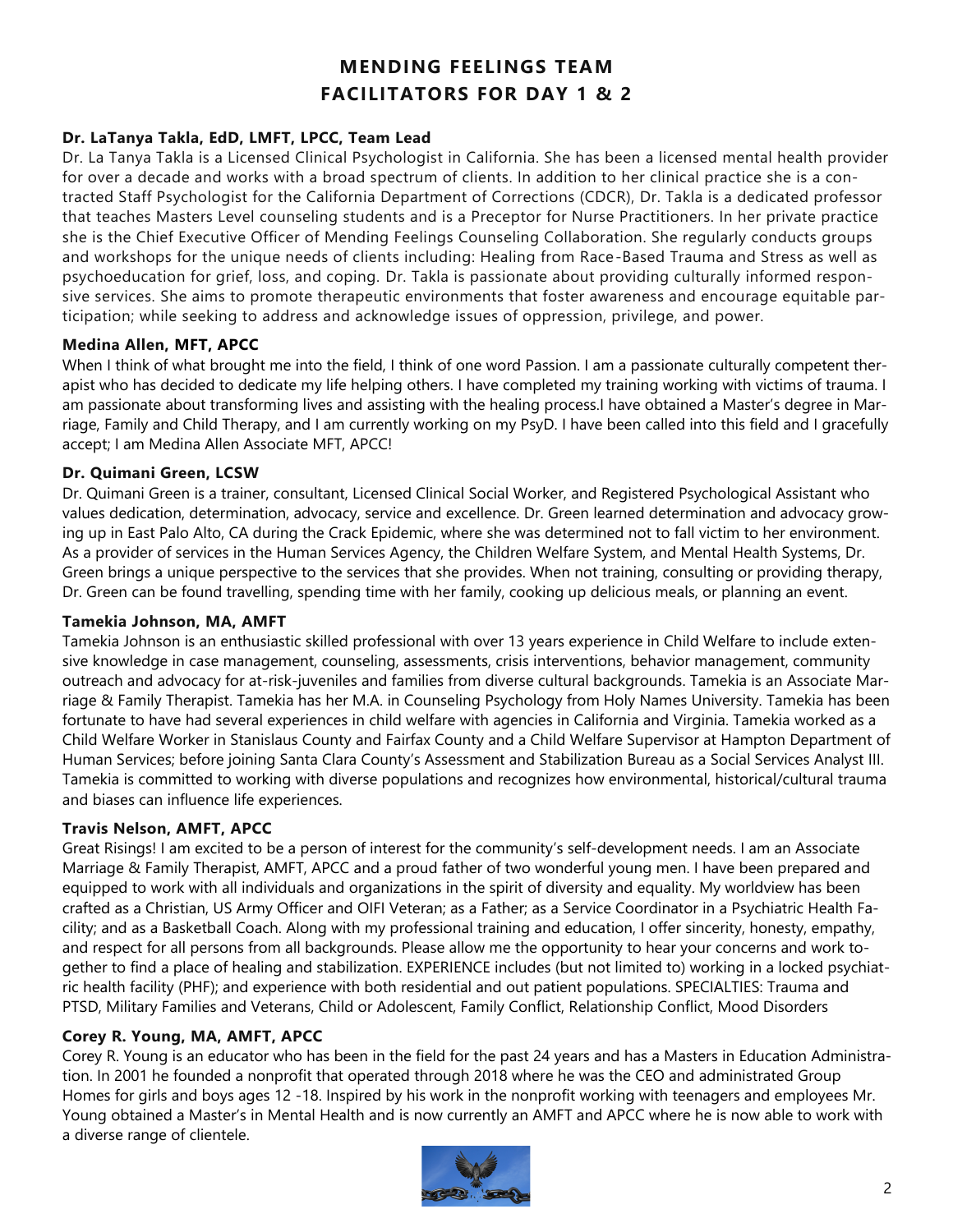### **PANELISTS (IN ORDER OF APPEARANCE)**

#### **D A Y 1**

#### **Ryan McClinton**

As a community organizer at Sacramento Area Congregations Together, Ryan McClinton helped develop policy, cultivate nonprofits and develop resources to create a more just and fair community. With a focus on communities of color, McClinton tackled issues like gun violence, homelessness and food insecurity. He pushed local government to address systemic racism through governance and budgetary practices. He also successfully pushed for legislative policy to create more police accountability and helped develop a funding mechanism to support Black communities. After four years with SacACT, McClinton transitioned to Public Health Advocates, a nonprofit that helps communities pass laws, reform systems and establish norms that foster justice, equity and health. There, McClinton is working on a campaign focused on building advisory teams to help inform and innovate new approaches to emergency response systems.

#### **Raphael**

I have spent over 40 years peering out from behind steel cages, buried, forgotten, or lost, inside of the penal chambers of Cali. As a former "Lifer" at San Quentin, I patiently served 34+ years. In the meantime, I earned an Associate Arts degree, inside but with enough units for a bachelor's degree in social science, which I earned during this parole term. I am proud of the multiple certificates earned and Restorative Justice and Emotional Emancipation Circle facilitator training. I am a member of the Anti Recidivism Coalition, a mentor/trainer to the Exodus Project and I have volunteered for Safe Black Space, and many other social service organizations in SacTown. I volunteer for the Yolo County Conflict Resolution Center. And I am also an avid tennis player. What I am most at peace with, during the past 5 years, is the Zen practice of meditation at the Sac Dharma Center. Mindful Awareness serves as the cornerstone for the total liberation of my life.

#### **Donetta S. Jefferson**

Donetta Jefferson is a maintenance counselor at BayMark Health Services which offers Medicated Assisted Treatment to those who are struggling with opioid misuse/abuse. Donetta has been a certified substance abuse counselor for over 13 years with the California Consortium of Addiction Professionals and Programs (CCAPP). She has a history of serving various populations including those who battle with co-occurring disorders coupled with criminogenic behaviors. She is a veteran of the Armed Forces. Donetta was a primary member of the Sacramento County Shared Leadership Task Force which aided in helping parents navigate the Child Protective Services system to reunify children with their family members.

#### **Tamara Lacey**

Long term county resident, mental health and social justice advocate.

#### **Stevante Clark**

Stevante Clark came to national attention after he stormed city hall chambers in the tragic wake of the death of his younger brother, Stephon Clark, at the hands of Sacramento Police officers and the traumatic psychological events that occurred thereafter. Stevante has beautifully and painfully taken these experiences and evolved into a mental health advocate for young boys and men of color. Stevante has been a strong advocate for increased community involvement and accountability. He is actively involved with community youth groups and is working towards his vision of a recreational facility in Meadowview in honor of his slain brother. Stevante is a public speaker, signed recording artist with Black Market records. He is the creative director and founder of the annual Stephon Clark Legacy weekend and Sacramento's first ever annual Harambee Festival which had a community turnout of over 500 people. He holds a position on the new 15 member Measure U Community Advisory Board which oversees the way the city spends funds from a city sales tax that voters approved November 2018. In his spare time he is the content creator for "Conversations With Mr. Clark" and an instructional aide for the Rose Family Creative Empowerment Center.

#### **Kawanda "Keke" Brown**

Keke Brown is the lead empowerment advocate at ONTRACK Program Resources' SOUL SPACE, a community wellness program advocating for holistic wellness of African Americans in Sacramento (www.getontrack.org/soul-space). Keke worked in law enforcement as a gang unit Officer in Omaha, Nebraska and worked as a PAR Officer (mental health Officer) working in communities of color, responding to calls for mental health crisis. Keke has participated and continues to be involved on numerous boards and committees to tackle issues of gang violence, homelessness, and mental health in communities of color. Keke is passionate about empowering others and helping them on their journey of healing while stabilizing their mental wellness.

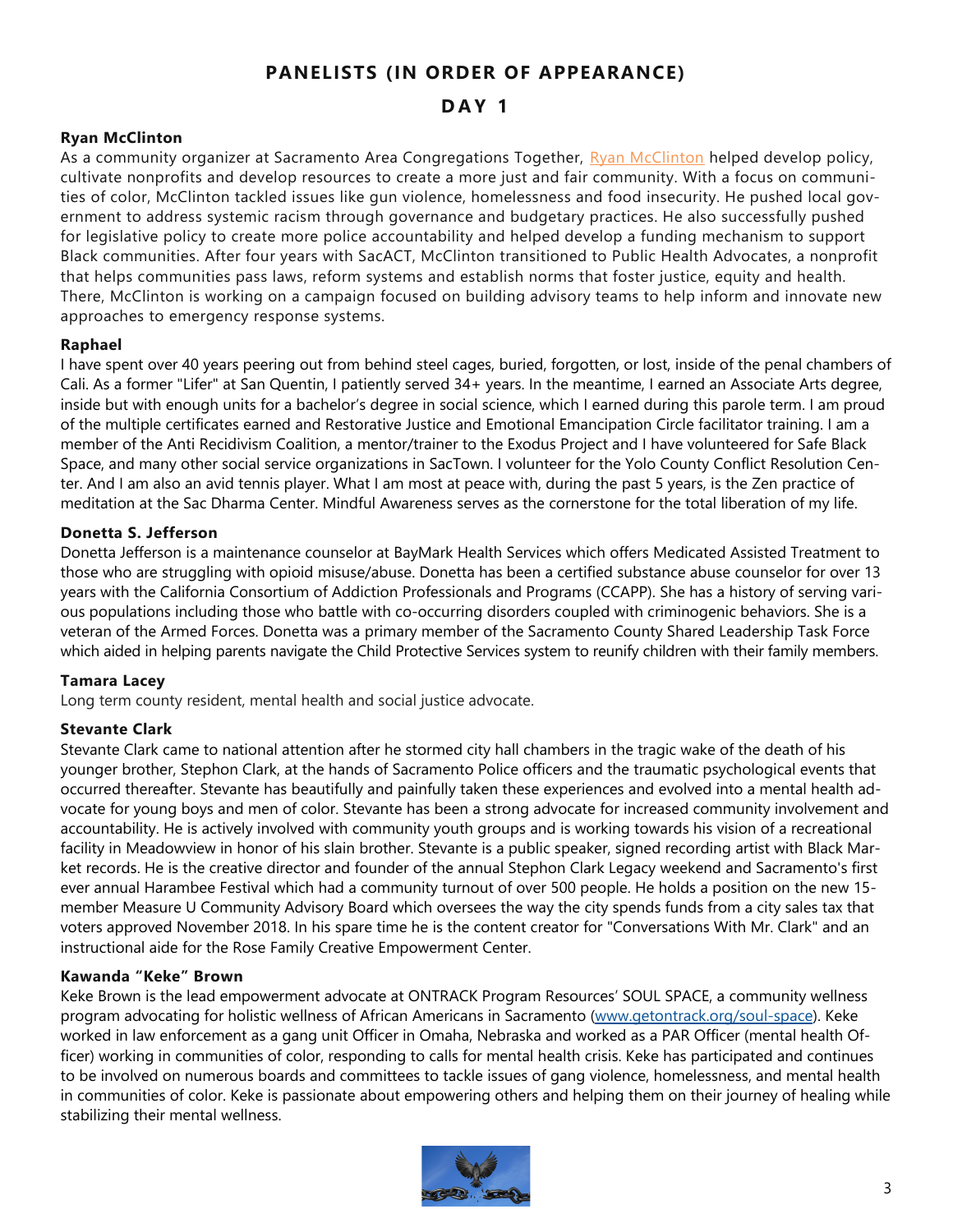#### **Tifanei Ressl-Moyer, JD**

Tifanei Ressl-Moyer is a civil rights attorney whose work supports social justice movements. She is the Thurgood Marshall Civil Rights Fellow at Lawyers' Committee for Civil Rights of the San Francisco Bay Area. There she co-leads the Racial Justice Team and leads her team's work against violent policing and carceral systems. Tifanei uses strategic litigation, policy advocacy, direct services and organizing on behalf of people of color in Northern California. For example, she litigates cases where people have been targeted and brutalized by police violence, publishes reports on the profound and dangerous impacts of low-level policing, and has designed successful campaigns that compelled multiple California cities to drop charges against protesters after the summer of 2020 uprisings. Previously, Tifanei worked for Disability Rights California where she investigated and litigated cases regarding dangerous conditions of jail, psychiatric institutions, juvenile detention centers, and cases regarding Black people's access to mental health care in their communities. Tifanei also regularly provides legal support to grassroots abolitionist organizations in her Sacramento community.

#### **D A Y 2**

#### **Alondra Thompson, LCSW**

In a comfortable and supportive atmosphere, Alondra Thompson, LCSW, as Health Program Manager for Sacramento Behavioral Health Services offers a highly personalized approach tailored to each of her clients' individual needs to help attain the personal growth they are striving for. In her new role as a Health Program Manager with Sacramento County, she strives to provide services to our community that offer that same approach.

#### **Geoff Twitchell, Ph.D.**

Geoff Twitchell, Ph.D., is the new Forensic Behavioral Health Division Manager with Sacramento County Behavioral Health Services. Dr. Twitchell is a licensed clinical psychologist with training and expertise in severe mental illness and addiction. He has worked in the area of forensics for the past 10 years, first as Treatment Director for San Diego County Probation and now in a new role in Sacramento County as Forensic Behavioral Health Division Manager. Dr. Twitchell serves as liaison to county justice partners including Superior Court, Office of the Public Defender, Sheriff's Department, Probation and District Attorney's Office. Priority areas include system design, mental health diversion, and bridging public safety and behavioral health cultures for optimal client outcomes in the areas of recidivism, substance use and mental illness. Training incorporates the Interprofessional Collaborative Practice model and competencies. Dr. Twitchell holds a clinical faculty appointment at the University of California San Diego. He received his Bachelor's from the University of Washington, his doctorate from Michigan State University and a Postdoctoral Fellowship at UCLA Integrated Substance Abuse Programs.

#### **James Barnes**

Sheriff Chief Deputy James Barnes received his Bachelor's degree in Social Science from California State University at Sacramento. Chief Deputy Barnes is a 23 year veteran with the Sacramento County Sheriff's Office and has held various positions within the Sheriff's Department. Chief Deputy Barnes has formerly worked as the Commander for North Patrol Division, the Rio Cosumnes Correctional Center, Central Division Commander, and is currently the Chief Deputy of Field and Investigative Services. Field and Investigative Services is responsible for all investigations and patrol operations, in the unincorporated area of Sacramento County. Chief Deputy Barnes has been recognized as the Employee of the Year for Centralized Investigations as a Sexual Assault Detective and Homicide Sergeant. He is currently the president of the Non-Profit Charity Pig Bowl – Guns and Hoses which has been in existence since 1974 and has donated over \$1.6 million dollars to local charities in the Sacramento Region. Chief Deputy Barnes is a former Board of Director-(Division 9) for the Sacramento Metropolitan Fire Department. He believes in continuing education in the leadership field and graduated from the Los Angeles Police Department (LAPD) West Point Leadership program. Chief Deputy Barnes is active in his community by coaching youth sports and prides himself on helping develop future leaders.

#### **Marlon Yarber**

Marlon Yarber was appointed Sacramento County Chief Probation Officer in October 2021. He began his career with Sacramento County Probation as Assistant Chief Probation Officer in December 2013. He provided oversight of Adult Operations between 2013 and 2018 and then transitioned to Juvenile Operations. Before joining Sacramento County, Yarber served as Deputy Probation Officer for the Stanislaus County Probation Department working with gangs and high-risk adult offenders. He transitioned to the state and worked for the State of California, Office of Criminal Justice Planning overseeing the landmark Juvenile Accountability Block Grant. He was later appointed Deputy Director for the Corrections Standards Authority overseeing a variety of federal and state initiatives in California including Juvenile Justice Realignment. In 2011, Yarber returned to community corrections as the Assistant Chief and Interim Chief Probation Officer for the Yolo County Probation Department. In the same year, he was awarded the Kirkpatrick Professional Development

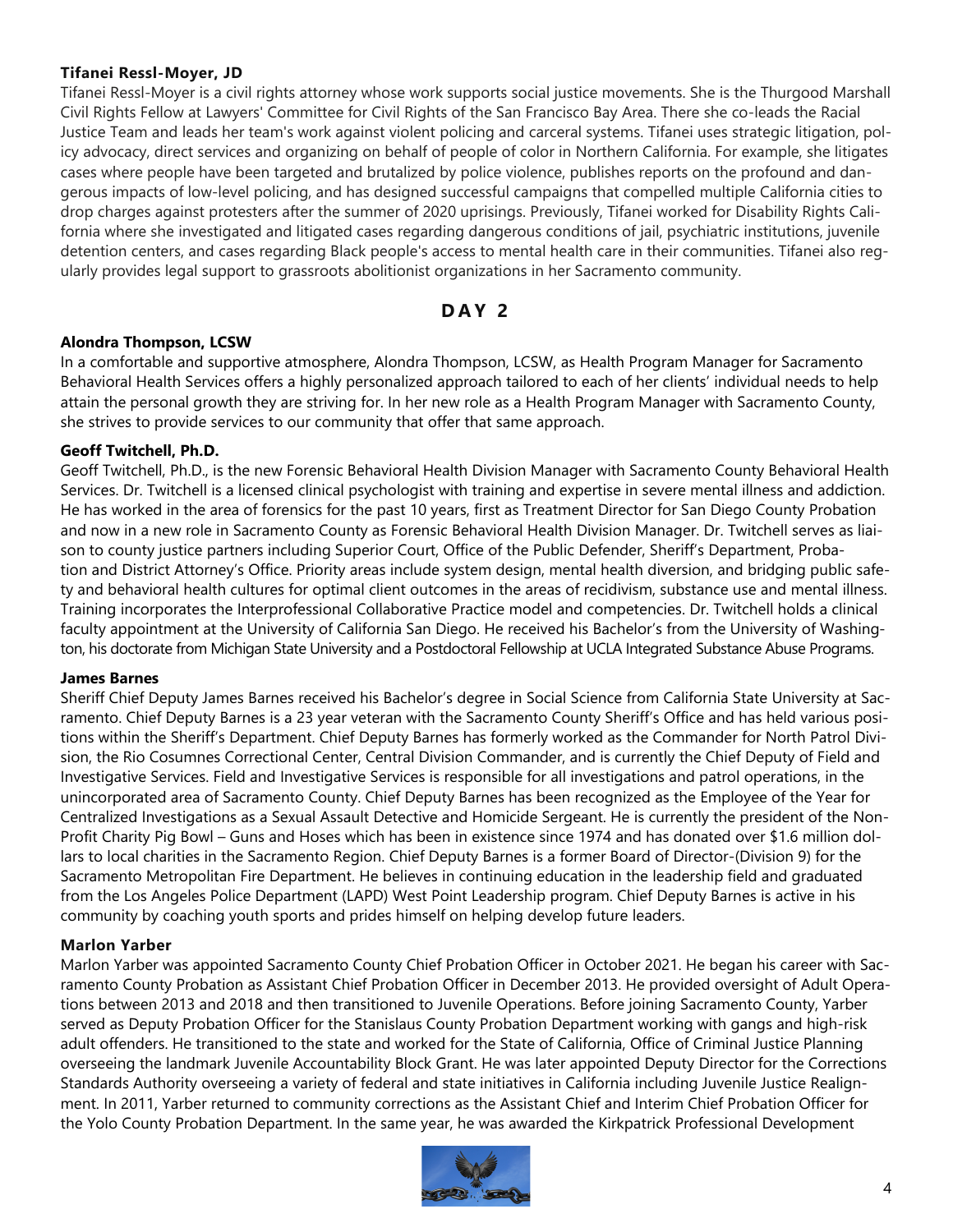Award in recognition of his work to reduce disparities in the criminal justice system. He moved to Sacramento County Probation in 2013. Yarber was a 2016 Annie E. Casey Foundation nominee and holds certifications in leadership and facilitation and a Bachelor's Degree in Psychology from the University of California, Davis.

#### **Daniel Hahn**

Daniel Hahn was sworn in as Sacramento's 45<sup>th</sup> Chief of Police on August 11, 2017. He is a 34-year law enforcement veteran and responsible for all aspects of leading a municipal law enforcement agency in the diverse capital of California. Chief Hahn is a native of Sacramento and grew up in the Oak Park community. He was hired by the Sacramento Police Department as a Community Service Officer in 1987 and rose through the ranks to Captain. He served in numerous assignments including Captain of the Special Investigations Division, the North Command and the Personnel Services Division. In 2011, Chief Hahn was sworn in as Roseville's 15<sup>th</sup> Chief of Police and served for six years before returning to Sacramento. Chief Hahn holds a bachelor's degree in Business Administration and a Master's in Public Administration. As Sacramento's Police Chief, he has handled controversial issues within the community, implemented new strategies to build equity, transparency and trust within the department and community, implemented new processes regarding recruiting, hiring, and training, and built collaborative partnerships with other agencies, non-profits, and the community. Chief Hahn is a committed and proud father of two incredible daughters, and dedicated husband to his beautiful and always supportive wife. In his spare time, he enjoys spending time with his family, working out and watching his daughters' sporting events.

#### **Kathy Lester**

In a nutshell, I am Kathy Lester, Deputy Chief overseeing the Patrol and Communications Division for the Sacramento Police Department. I have spent many of my years at SPD working to reduce disparities in the criminal justice system, create effective community engagement programs and strongly advocate for shared community safety models. I worked with the Sacramento City Unified School District to secure grant funding to provide Evidence Based Programs as alternatives to detention for at-risk youth including Family Functional Therapy, PTND, and Anger Management therapy. I created the Chronic Nuisance Offender program which has been adopted county wide and strives to stop the revolving door of jail by providing intensive case management for repeat offenders. I also created the Division of Outreach and Engagement which works to amplify resources for our community. Finally, I am currently working on a grant with the USDA NIFA and National Science Foundation to improve Community Resilience through their Safe and Connected Communities grant programs.

#### **Kelly Rivas**

Kelly Fong Rivas is a community organizer by training and trade. She currently serves as Chief of Staff for Sacramento Mayor Darrell Steinberg with a policy portfolio focused on advancing racial equity. After graduating from UC Santa Cruz, she worked as a community organizer on a statewide ballot initiative to increase the state's renewable energy requirements where she was trained by Dolores Huerta and Fred Ross Jr. She then joined Jim Gonzalez & Associates as a Senior Policy Consultant and Media Director on a range of issues across the Western U.S. Rivas switched to public service in 2013 becoming Field Director & Deputy Press Secretary for Congressman Ami Bera, MD. She joined Steinberg's team in 2015 as his Campaign Manager, oversaw a successful 2016 primary victory, and led the team's transition into office. Rivas is a founding member and past president of the Sacramento chapter of the Fem Dems, a democratic club focused on the feminist principles of inclusion, equality, and diversity. She is also a founding member of the Global Shapers Sacramento Hub, a worldwide community of exceptional young leaders selected to represent their cities within the World Economic Forum and is a Senior Fellow of the American Leadership Forum Mountain Valley Chapter.

#### **Tiffanie Synnott, JD**

Tiffanie Synnott is the Acting Chief Assistant and Supervising Attorney for the Public Defender in Sacramento County. Tiffanie has been a Public Defender for 20 years and specializes in the intersection of criminal justice/homelessness/ mental health and juvenile justice. Currently, Tiffanie supervises and oversees the implementation of award winning state and county recognized programs including pretrial support, mental health diversion, juvenile trauma court, record modification, and specialized programs focused on supporting individuals experiencing homelessness. Tiffanie embraces a holistic defense approach by combining zealous legal advocacy with addressing the underlining needs of her clients through the navigation of system coordination and community-based interventions.

#### **Ryan McClinton**

[See bio from Day 1]

**Day 2 SPECIAL GUEST:** The Hon. Lawrence G. Brown has served as a Sacramento Superior Court judge since January 2010. Judge Brown has extensive experience working in the criminal justice system and has presided over the Sacramento County Mental Health Treatment Court, Adult Drug Court, and Reentry Court. Judge Brown currently serves as vice-chair of the Judicial Council of California's Collaborative Justice Courts Advisory Committee.